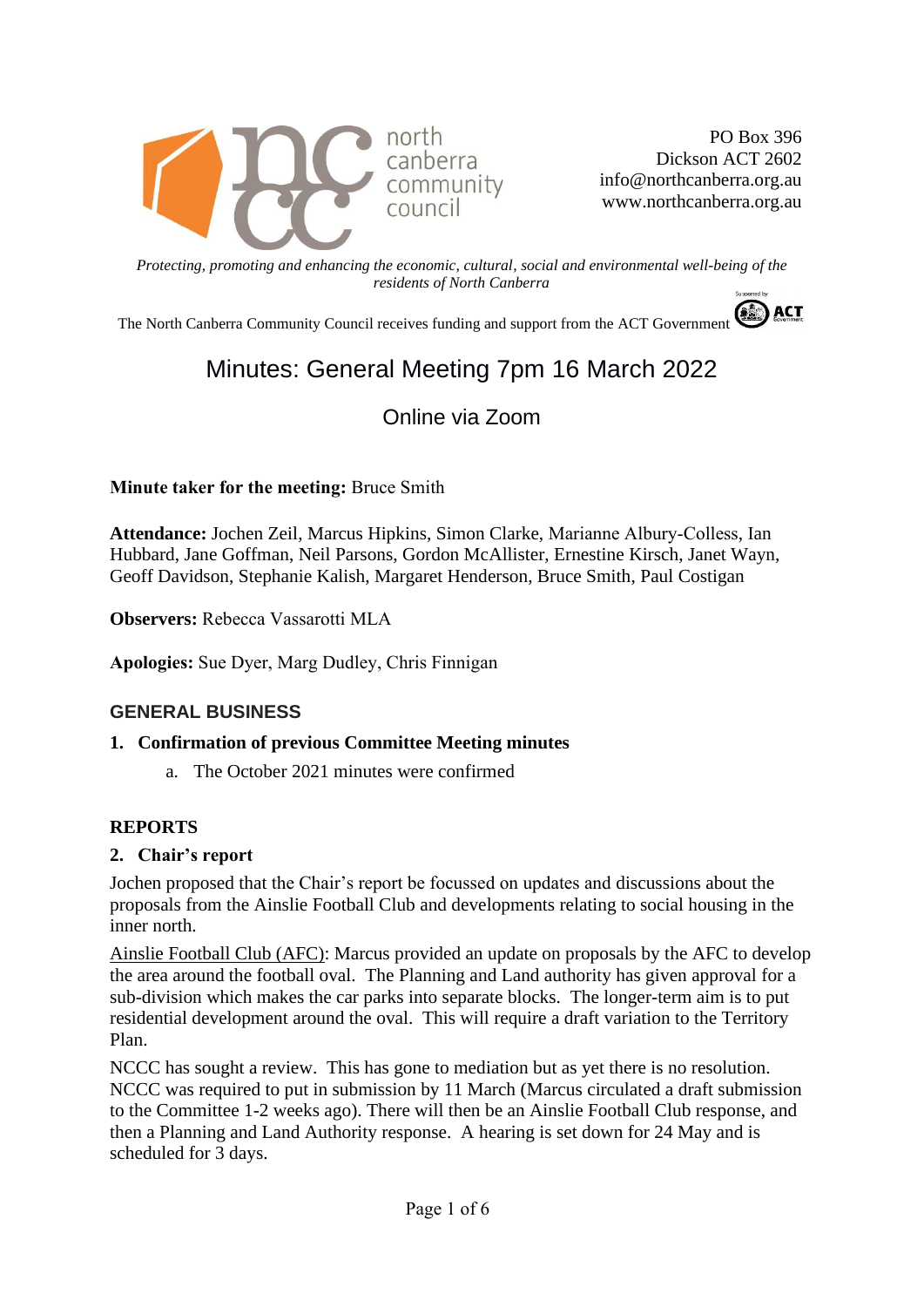The issues go to technical points about compliance with the Territory Plan and the relevant Acts, rather than focussing on the bigger questions about public space in the inner north. Marcus noted that he could not go into detail because it is subject to proceedings. Regardless of the outcome, it will be useful to get clarity on key issues such as the management of public spaces.

Marcus will keep the Committee updated.

Public Housing evictions: Jochen noted that Paul Costigan had written to him to say that the NCCC should be concerned about the proposed eviction of a number of residents in public housing in Ainslie and Braddon.

Rebecca Vassarotti spoke to this, informing the meeting about ACT Government actions. She noted, however, that the primary responsibility within the ACT Government sits with Minister Berry and that Ms Vassarotti has responsibility for housing services. Ms Vassarotti's main points included:

- The Government has been working through a renewal programme, involving the renewal of 1000 properties. This is in response to an ageing public housing stock, which makes repairs and maintenance increasingly difficult.
- There is a need to ensure that stock is fit for purpose. More than 50 per cent of tenants have disability needs, and tenants are ageing and often in small households. There is a waiting list of 3,000 people – a significant proportion are on a high needs list.
- There has been a process to support tenants to relocate who are in properties which have reached end of life. The Government has been working with community sector partners, including ACTCOSS and Shelter since May 2021. There has been significant mapping of tenants needs and how to meet them
- It was understood that there would be communication provided to around 300 tenants who may need to relocate. Attempts to contact them through phone and handdelivered communication. There has, however, been concern and distress and many are unhappy about the process. ACTCOSS is meeting with the Directorate with the aim of seeing how tenants needs can be met.

There was a general discussion about the issue, with a consensus that the Government needs to rethink its social housing strategy in the inner north. Key points included:

- The process has been manifestly inadequate. There needs to be a more sensitive way to deal with this
- There should be a greater focus on maintenance this doesn't seem to be happening.
- The real issue is money. The Government is going backwards on social housing. The argument that houses are not fit for purpose is wrong. The houses have been run down, and then it is argued that there is no alternative but relocation. We can't sit by and watch this. People who are being evicted are being made to feel guilty. The real argument is about how much is being spent on social housing. People are getting hurt.
- The Ainslie Association has received nine letters from people in Ainslie who are being evicted. All nine are older women who have lived in area for 30-40 years. They are distraught. We have seen some of the houses – they don't look so bad. The final letters are bureaucratic and insensitive.
- Should there be a levy on developments to finance public housing? Could the profits of developers be taxed to fund new social housing?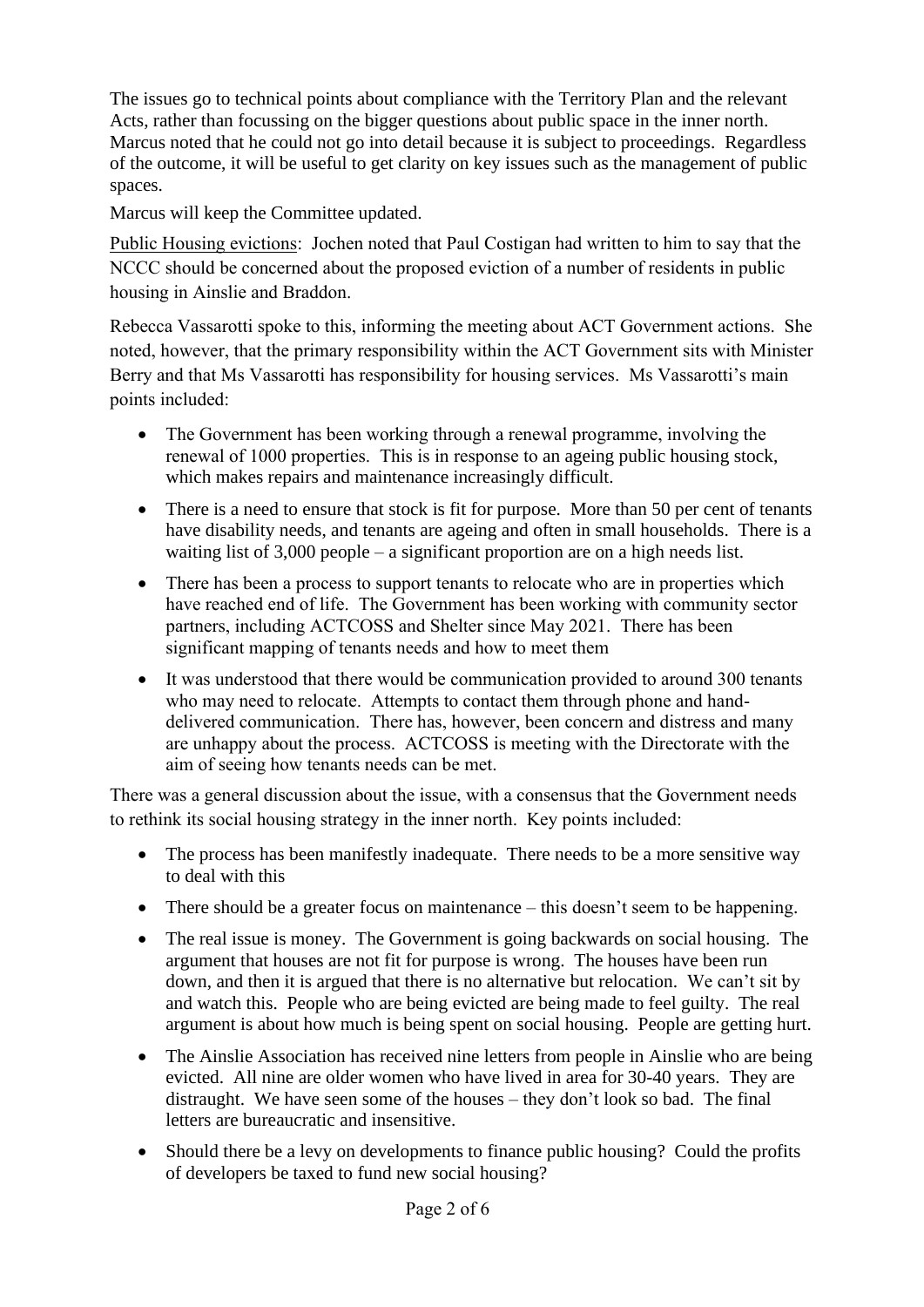Ms Vassarotti agreed to take specific questions about numbers on notice. She noted that Tenant Officers are working very hard to help people to find new properties where people want to go. While she couldn't make a comment on the inside of the properties, there is some discretion about particular circumstances. Need to have a conversation about large number of people who are in larger residences with multiple bedrooms, while there is a large waiting list. So there are difficult decisions. She acknowledged that the ACT does not have enough public housing – it is double what there is in other jurisdictions but still not enough.

It was agreed that Ian and Paul will draft a letter for Jochen to send on behalf of the NCCC and circulate it to the Committee.

# **3. Treasurer's report**

Bruce reported that the current balance in the NCCC account is \$9,018.85. He reported on the updated expenditure projections for 2021-22, which were broadly consistent with the original estimates done in 2021. He noted that there has been a slight increase in overall projected expenditure, despite the cancellation of some Covid-related events, due to:

- o increased expenditure on ACAT appeals
- o costs of the social media project
- o increases in some Association costs.

The NCCC insurer has increased requirements for the confirmation of insurance coverage. They now require formal risk management plans to be in place for all events and (at least initially) require approval for each event. We have now lodged two risk management plans which have been accepted.

### **4. Other business**

- Reid Heritage Festival will be held from 9-30 April. A possibility for next year would be to organise an integrated Heritage theme across the inner north
- The Watson Association met with Ms Jo Clay Greens Transport and Safety spokesperson to discuss why childcare centres should not be treated the same as schools for speeds etc.
- Dickson Association is working on the idea of a community survey. Free platforms can be good but have significant limitations. One possibility is that NCCC could take out a paid subscription which each Association could use. We could also partner with experts such as an area of the ANU
- Chris is taking the lead on NCCC social media for the next few months, producing posts for Facebook and Twitter. He is looking for recommendations from the Committee for good social media accounts for NCCC to follow. He would also be happy for Committee members to send through ideas for social media posts.

### **Close of meeting:** Meeting closed at 8.32pm

Committee meetings and general meetings are held on alternative months. The next General meeting will be held on 18 May.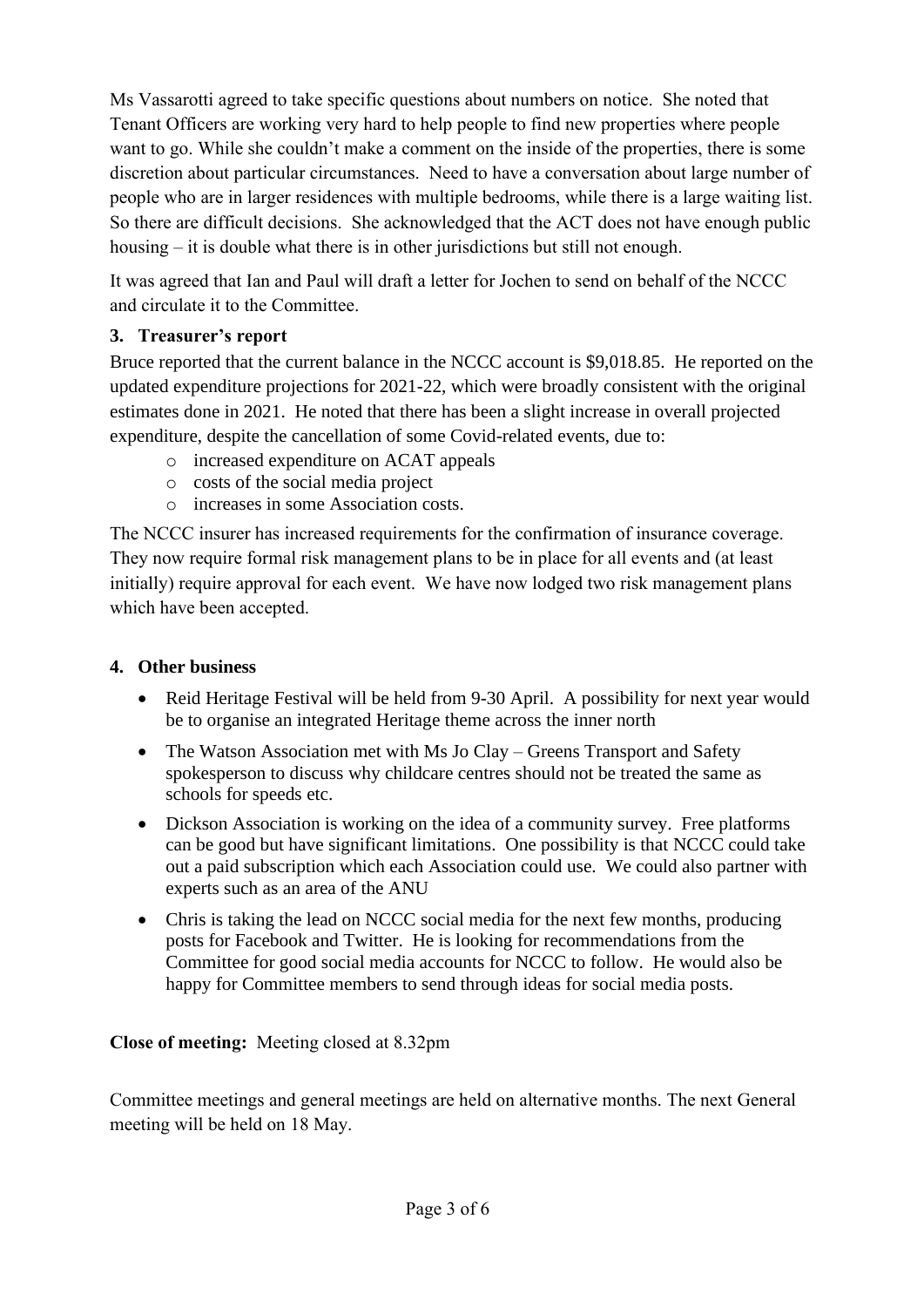### **Attachment A – Residents Association Updates**

### Ainslie Residents Association

The impact of proposed new developments in and around Ainslie are currently taking up a fair bit of time for members of the Ainslie Residents Association (ARA).

Applications for the Redevelopment of the Ainslie Football Club site.

There are a couple of live development applications for the redevelopment of the AFC site with some more in the pipeline. The question has been asked as to why the redevelopment couldn't be presented in one DA including the proposed Territory Plan variation to include a substantial multiunit development on the site.

The current DA's of for the site to be subdivided into three lots including the oval and two carparks. The other DA is for the construction of a private childcare centre on the southern Angus St side of the AFC site. These proposal are eating away at the site currently zoned for sport and recreation. The question has also been asked whether alternative options to this redevelopment have been considered.

Local Public Housing Residents are being forced to relocate.

The ARA has been contacted by several public housing residents who have received letters requiring them to move out of their homes and relocate. Three hundred such letters have been sent out and it would be reasonable that a large number of these people are living in the inner North. The residents that have made contact are older women who have lived in the suburb for 30-40 years. This forced removal seems heartless when the aim is sale and redevelopment of these sites.

#### YWCA lodges new DA for Rutherford Crescent Site DA 202139743

A new development application has been lodged to build a nine-unit complex on community facilities land adjacent to Bill Pye Park. This is a reduction of one unit and increased setback of one meter to the Park boundary. ACTPLA approved the previous ten-unit development regardless of it not meeting a number of the Territory Plan rules. ACTPLA has also made some technical amendments to the rules concerning solar access (shade from trees) and parking associated with adaptable housing which make approval easier to obtain. Many other issues raised in the ACAT have not been addressed such as impact on the Park, safety of tenants, greater density than surrounding RZ1, traffic and desired character. At least the action of the ARA going to ACAT has so far resulted in bigger personal open space for the prospective tenants. The community will still lose access to this community zoned land if the development proceeds.

Residents have until 29 March to lodge an objection. The YWCA has chosen not to consult local residents this time round.

#### New ACT Planning Act

An exposure draft of the new ACT Planning Legislation is open for public comment for three months from March 16 to June 15, 2022 [\(yoursayconversations.act.gov.au\)](http://yoursayconversations.act.gov.au/) "District-level planning will be used to identify areas of value, and those areas where growth and change need to occur, and tailor provisions in the planning system to implement those the planning strategy at the district-scale and give effect to the object of the act," the policy review said. CTimes online

The act will have specific plans for eight identified districts in Canberra including one for North Canberra. The specific district level plans will be revealed later this year. Pre-DA consultation has been dropped and Government is seeking advice on how consultation for development is undertaken.

Letter to the Canberra Times published 4 March 2022, p20

Plan Priorities Wrong (Planning for a Warm Future – my proposed heading)

Confronted by the symptoms of climate change, unprecedented drought, fire and floods the most important feature of the soon to be legislated 'outcomes-based' ACT Territory Plan is to increase the rights given to developers.

With one disaster quickly following another, you would think the priorities of the new plan would include low emissions housing, community infrastructure and disaster resilient suburbs, more green space and trees and real solutions to the ongoing housing crisis.

Instead the feature of the new planning act trumpeted is giving developers greater flexibility. Fewer rules covering elements such as building heights and the number of units in a development. [CT p6 26 February] Greater density – now that's HOT!

Ian Hubbard, Ainslie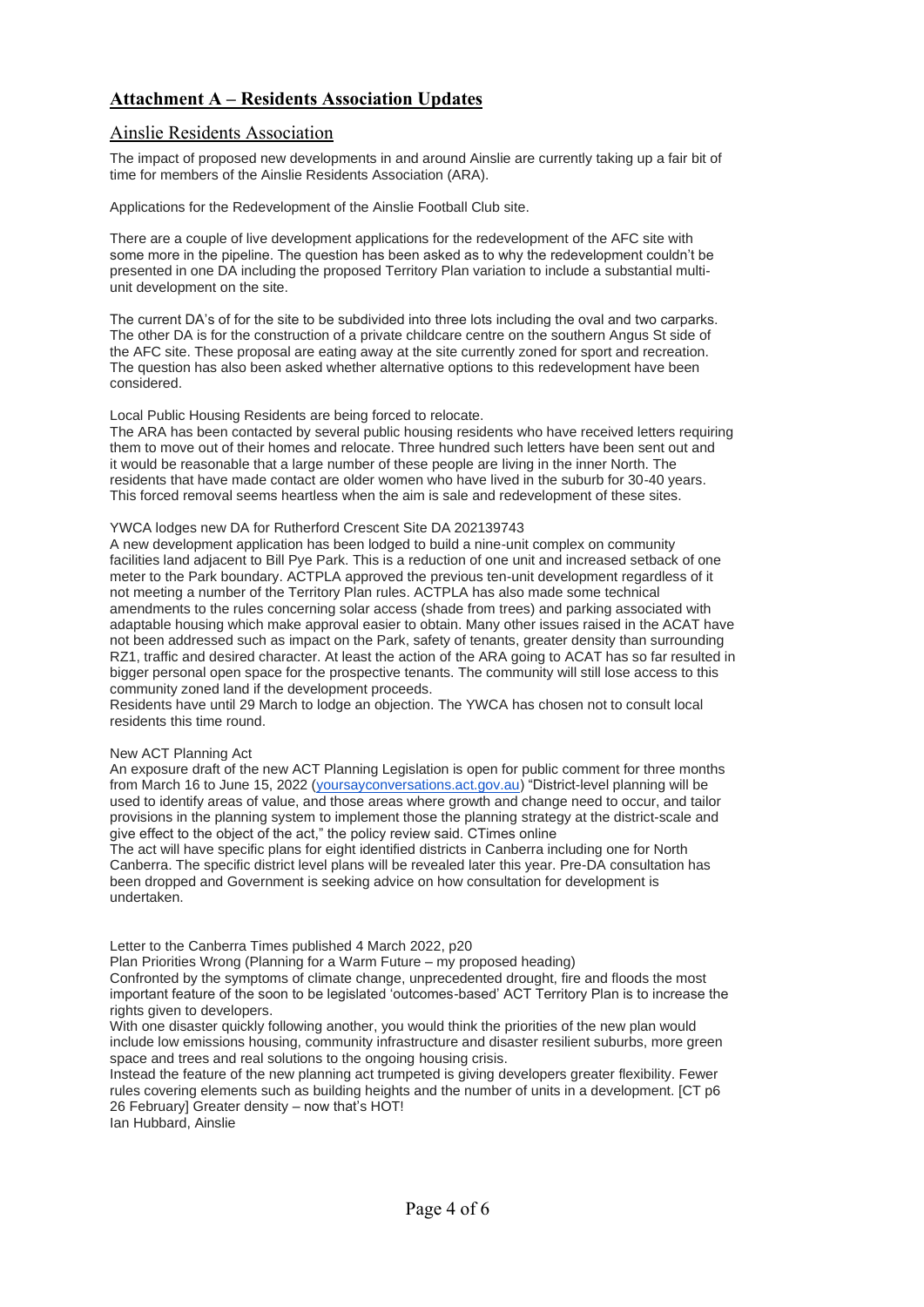### Braddon Collective

# **Highlights**

- [The Surface Art Festival](https://www.surfacefest.com.au/) was held from 4-6 March 2022. The Braddon Collective had a very successful pop-up stall at the Festival outside the Telstra Building (Mort Street side). We promoted the artists taking part in the Festival and chatted to visitors about the Braddon Collective - we asked "What do you love about Bradddon?".
- Map of the new art works is here: <https://www.surfacefest.com.au/map>
- We used our Square Readers for the first time at the Festival! If any other groups are fundraising and would like to borrow the Square Readers just let me know ... you just need to open a [Square](https://squareup.com/signup/au) account to use them. (Sign up is free and Square charges a % for each transaction.)

### **Summary of happenings in Braddon**

- upcoming meeting quarterly chat with City Renewal Authority
	- oour next quarterly meeting with the CRA is in early April we will hear updates on:
		- work commencing on the community centre in Haig Park
		- completion of paths and lights in Haig Park
		- commencement of upgrade to Lonsdale Street
		- **design work for upgrade of Mort Street**
		- any news about the Garden City Cycle route (*thank you to* everyone for their recent input on this project!)
- e-Petition to upgrade Braddon Park still ongoing!
	- oa sub-group of Braddon Collective, the Friends of Braddon Parks, has an e-Petition with the Legislative Assembly to urge the ACT Government to upgrade Braddon Park. This park is a pocket park in Lowanna Street (behind what was formerly known as Fenner Hall) othe neglected and outdated playground in this park is
	- the only playground in Braddon
	- oan online survey of park users was used to inform the wording of the petition
	- olink to the e-Petition is

here: [https://epetitions.act.gov.au/CurrentEPetition.aspx?PetId=210](https://epetitions.act.gov.au/CurrentEPetition.aspx?PetId=210&lIndex=-1)  $&$ Index=-1

o**Action item:** please sign our petition (if you haven't done so already!)

### Campbell Residents Association

• CCA waiting to hear when DV 369 - Living Infrastructure (ie t**ree canopy cover** in residential areas) is due to commence. Proposed commencement date was 1 July 2022 but ACT Government now indicates this is to be confirmed subject to statutory processes. ACT Govt held information sessions in Feb with industry to explain what DV 369 will mean for home building and multi-unit

developments. <https://yoursayconversations.act.gov.au/dv369>